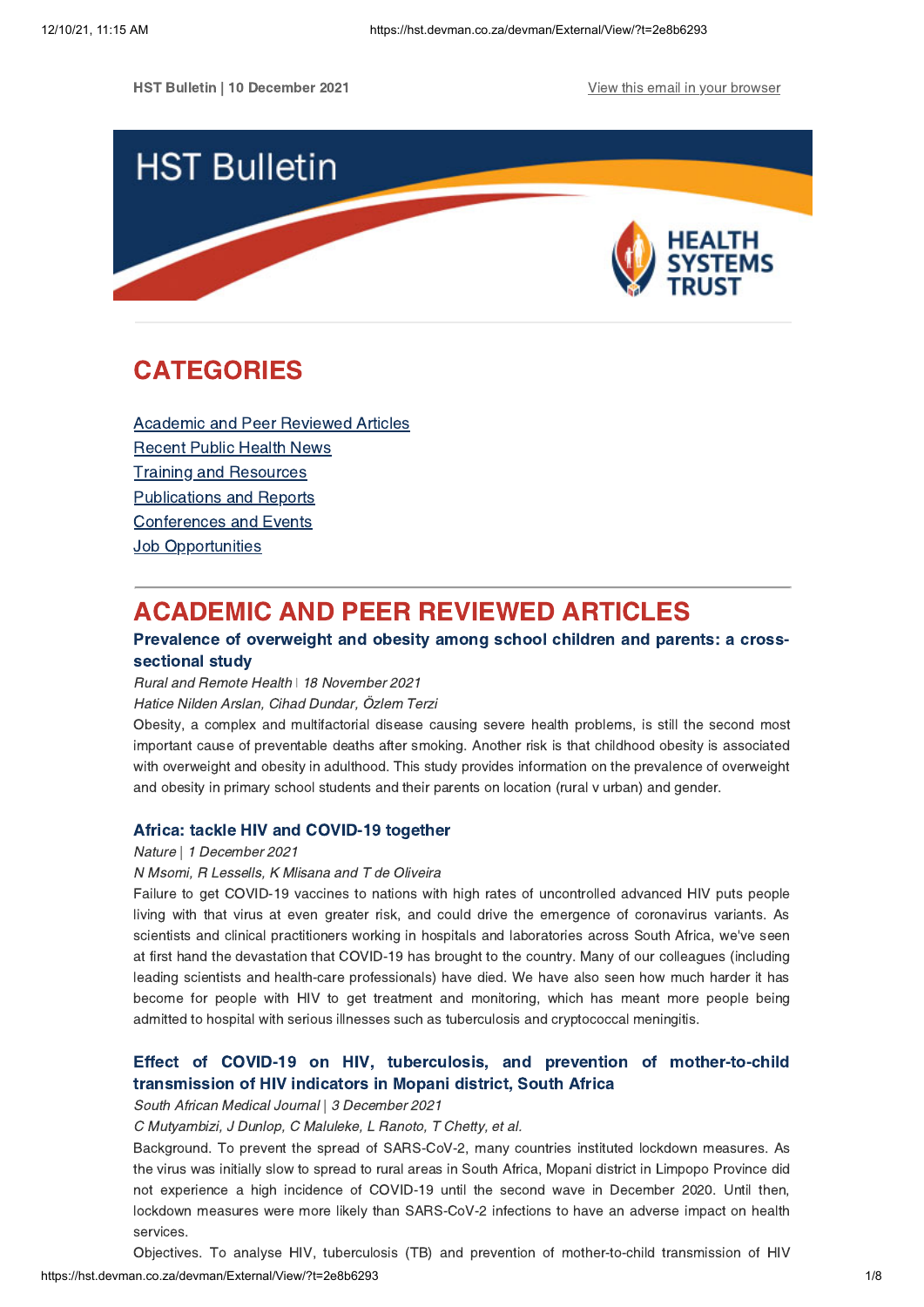#### 12/10/21, 11:15 AM https://hst.devman.co.za/devman/External/View/?t=2e8b6293

(PMTCT) indicator trends in Mopani during the COVID-19 lockdown and two COVID-19 waves.

Methods. Using monthly data from the District Health Information System from February 2019 to December 2020, we conducted a retrospective review of data elements and indicators that fall into the following domains: primary healthcare head count (HC), HIV, antiretroviral treatment (ART), PMTCT and TB. Aggregated data were analysed, and an interrupted time series analysis was conducted. We assessed percentage changes between the January - March 2020 and April - June 2020 periods, and differences in means for the period April - December 2019 v. the period April - December 2020 were assessed for statistical significance.

### Omicron [SARS-CoV-2](https://hst.devman.co.za/devman/external/?t=56555435) variant: a new chapter in the COVID-19 pandemic

The Lancet | 3 December 2021

#### Salim [Abdool](https://hst.devman.co.za/devman/external/?t=2963128) Karim and [Quarraisha](https://hst.devman.co.za/devman/external/?t=2963128) Abdool Karim

On Nov 25, 2021, about 23 months since the first reported case of COVID-19 and after a global estimated 260 million cases and 5.2 million deaths, a new SARS-CoV-2 variant of concern (VoC), omicron, was reported. Omicron emerged in a COVID-19-weary world in which anger and frustration with the pandemic are rife amid widespread negative impacts on social, mental, and economic wellbeing. Although previous VoCs emerged in a world in which natural immunity from COVID-19 infections was common, this fifth VoC has emerged at a time when vaccine immunity is increasing in the world.

# [Neuropsychological](https://hst.devman.co.za/devman/external/?t=471f4ae5) functioning and cognitive reserve in newly HIV diagnosed antiretroviral-naïve South African adults from peri-urban and informal settlements

## Plos One | 7 December 2021

## Kalpesh Narsi, Andrew Tomita, Suvira Ramlall

Despite lower incidences of HIV-associated dementia due to antiretroviral therapy, neuropsychological impairment (NPI) remains a persistent challenge in sub-Saharan Africa. Improving cognitive reserve (CR) can mitigate NPI, but there are few investigations on neuropsychological (NP) performance, and its association with CR in newly diagnosed ART-naïve HIV-positive individuals to inform early treatment strategies. A comprehensive battery of tests were administered to assess various NP domains (International HIV Dementia Scale [for memory, motor speed, psychomotor speed], Digit Span Test [for attention], Action Fluency Test [for language] and Clock Drawing Test [for executive/visuospatial function]), and CR (using Cognitive Reserve Index Questionnaire) among 211 newly diagnosed ARTnaïve HIV-positive participants from two clinics that serve peri-urban and informal settlement communities in KwaZulu-Natal, South Africa.

# Dried blood spot specimens for [SARS-CoV-2](https://hst.devman.co.za/devman/external/?t=c38ae024) antibody testing: A multi-site, multiassay comparison

#### Plos One | 7 December 2021

## François Cholette, Christine Mesa, Angela Harris, Hannah Ellis, Karla Cachero, et al.

The true severity of infection due to COVID-19 is under-represented because it is based on only those who are tested. Although nucleic acid amplifications tests (NAAT) are the gold standard for COVID-19 diagnostic testing, serological assays provide better population-level SARS-CoV-2 prevalence estimates. Implementing large sero-surveys present several logistical challenges within Canada due its unique geography including rural and remote communities. Dried blood spot (DBS) sampling is a practical solution but comparative performance data on SARS-CoV-2 serological tests using DBS is currently lacking. Here we present test performance data from a well-characterized SARS-CoV-2 DBS panel sent to laboratories across Canada representing 10 commercial and 2 in-house developed tests for SARS-CoV-2 antibodies. Three commercial assays identified all positive and negative DBS correctly corresponding to a sensitivity, specificity, positive predictive value, and negative predictive value of 100% (95% CI = 72.2, 100). Two in-house assays also performed equally well. In contrast, several commercial assays could not achieve a sensitivity greater than 40% or a negative predictive value greater than 60%. Our findings represent the foundation for future validation studies on DBS specimens that will play a central role in strengthening Canada's public health policy in response to COVID-19.

#### [\(Return](#page-0-1) to Top)

# <span id="page-1-0"></span>RECENT PUBLIC HEALTH NEWS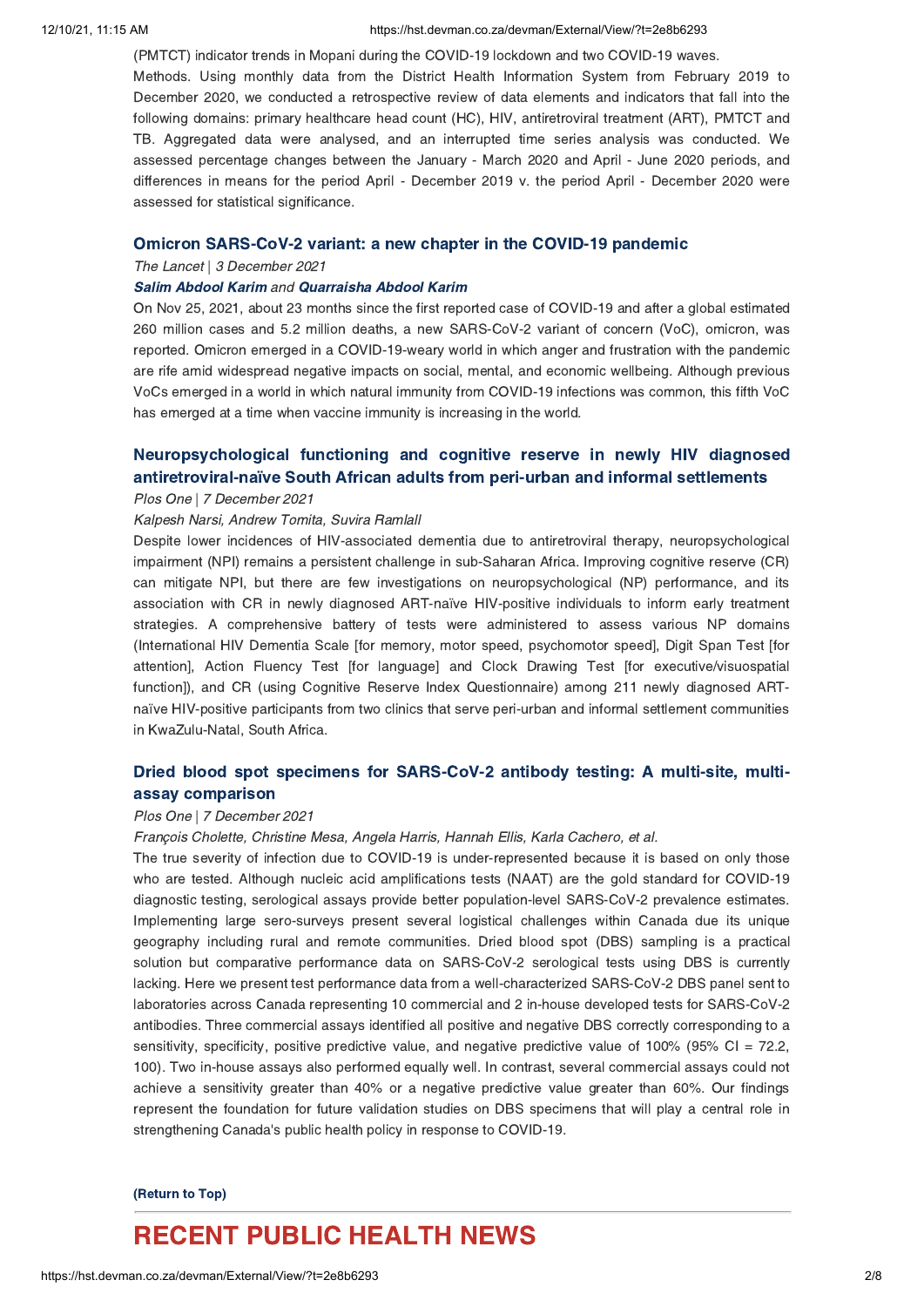## As [Antiviral](https://hst.devman.co.za/devman/external/?t=99af822) Pills Arrive, Can Testing Keep Up?

### The New York Times | 29 November 2021

Before the end of the year, Americans who contract the coronavirus may be able to purchase an effective treatment on a trip to their neighborhood pharmacy. Two new antiviral pills — both of which have shown promise in preventing hospitalizations and deaths in people at high risk for severe Covid-19 — are currently being reviewed by the U.S. Food and Drug Administration. One of the drugs, developed by the pharmaceutical company Merck, could receive emergency authorization as early as this week. Another, made by Pfizer, is likely to be close behind.

# [Punishing](https://hst.devman.co.za/devman/external/?t=f05b4f30) South Africa will harm global pandemic response

#### The Times | 29 November 2021

As the world reels from the past 23 months of the Covid-19 pandemic, South African scientists reported a new Covid-19 variant on November 24 2021. This announcement introduced the world to Omicron, as the variant was named two days later by the World Health Organisation. Concerned that the new variant had mutations that may increase its infectiousness and may enable it to escape vaccine immunity, created a new uncertainty in the pandemic. In the midst of this anxiety, the world needed to build bridges to work together in dealing with this mutating foe but instead some choose to build barriers and punish southern African countries with travel bans. Omicron has arrived at a tumultuous time.

# World AIDS Day 2021 - Step up, be bold, end AIDS, end inequalities and end [pandemics](https://hst.devman.co.za/devman/external/?t=d0e6ad24)

### World Health Organization | 1 December 2021

With millions of lives on the line, UNAIDS and WHO World AIDS Day event saw global partners, including Prince Harry, the Duke of Sussex, urgently call for expanded access to health treatments and technologies and for human rights to be upheld. On the occasion of World AIDS Day 2021, UNAIDS, the World Health Organization (WHO) and partners came together at a special event in Geneva, Switzerland, to highlight the urgent need to end the economic, social, cultural and legal inequalities that drive the AIDS pandemic and other pandemics around the world. "We are issuing an urgent warning. Only by moving fast to end the inequalities that drive the AIDS pandemic can we overcome it," said Winnie Byanyima, Executive Director of UNAIDS. "World leaders must work together urgently to tackle the challenges headon. I urge you: be courageous in matching words with deeds. It is outrageous that every minute that passes, we lose a precious life to AIDS. We don't have time to waste."

# Letter from Prince Harry to Dr Tedros Adhanom [Ghebreyesus](https://hst.devman.co.za/devman/external/?t=21d41726) and Ms Winnie Byanyima on World AIDS Day

#### UNAIDS | 1 December 2021

On this World AIDS Day we recognise the 40 years that have shaped life for many. We honour those whose lives have been cut short and reaffirm our commitment to a scientific community that has worked tirelessly against this disease. My mother would be deeply grateful for everything you stand for and have accomplished. We all share that gratitude, so thank you. It is striking to now see the world's leading AIDS activists are also leading the call for COVID-19 vaccine equity. Vaccinating the world is a test of our moral character and we are experiencing a spectacular failure when it comes to global vaccine equity. Similar to the AIDS crisis, we've yet again revealed over the past year, that the value of life depends on whether you were born and/or live in a rich nation, or a developing country. We've known for some time (thanks to medical experts) that if we are unable to meet agreed targets to vaccinate 40% of every country's population by the end of the year, and 70% by next September, potentially more dangerous COVID-19 variants are likely to arise. Yet, here we are.

## Are two medicines instead of three the future of HIV [treatment?](https://hst.devman.co.za/devman/external/?t=91db5c20)

# Spotlight | 1 December 2021

The medicines available for the treatment of HIV infection in the public sector in South Africa have changed significantly over the years. But one thing that hasn't changed is that the standard treatment is made up of three different antiretrovirals (ARVs)- even if they come co-formulated in one pill. The discovery of triple therapy for the treatment of HIV back in the 1990s turned HIV from a death sentence into a manageable disease. The triple was critical, since people who only took one or two ARVs soon developed drug resistance and fell sick again. The idea that you need three ARVs accordingly became one of the cornerstones of HIV treatment for the quarter-century since. But, as discussed at the recent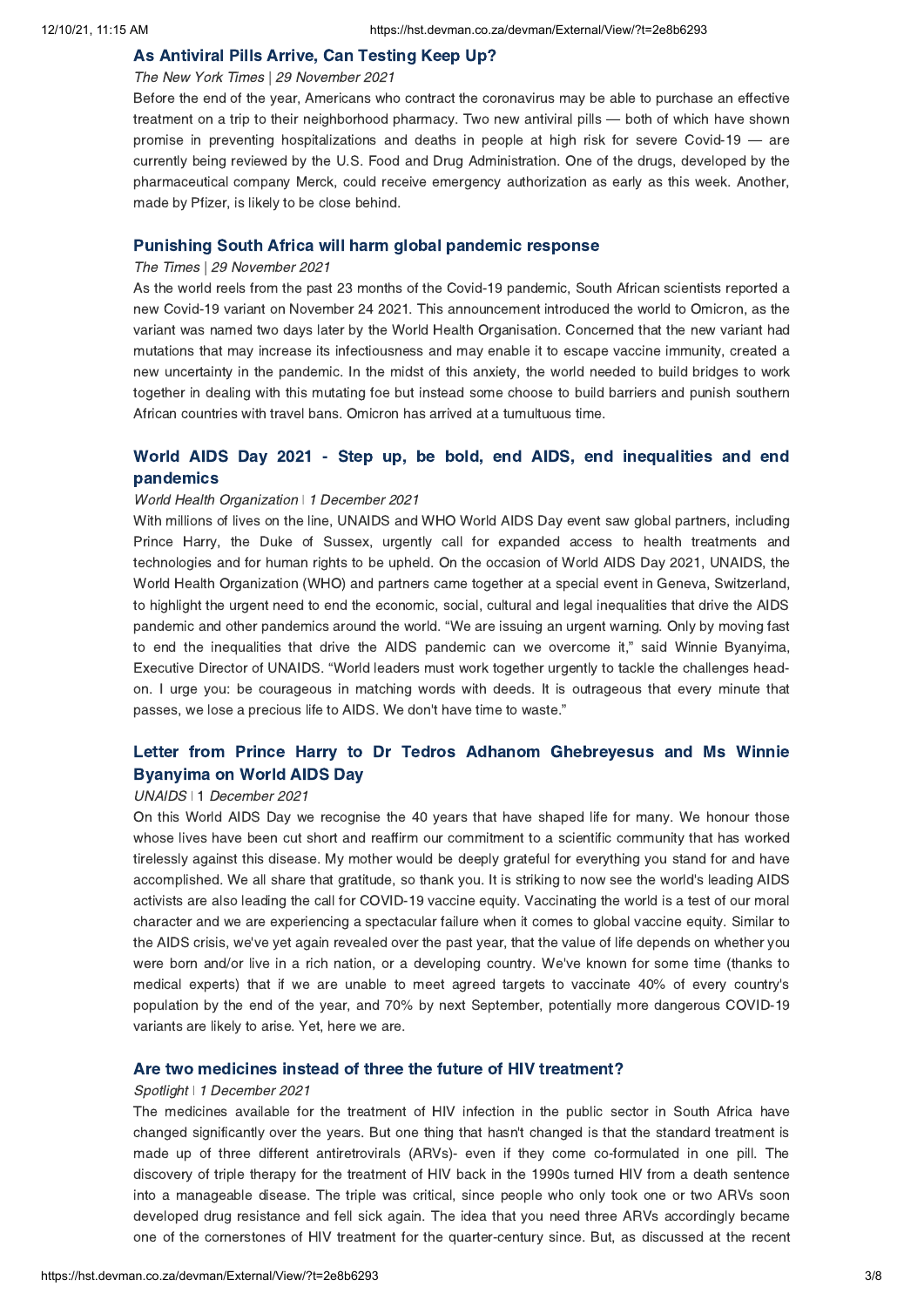2021 Southern African HIV Clinicians Society (SAHCS) conference, the era of exclusive triple therapy may be coming to an end as evidence mounts in support of the safety and efficacy of new dual therapy (two-drug) regimens.

# Opinion: We should make it much easier for people to start and stay on HIV [treatment](https://hst.devman.co.za/devman/external/?t=c0e407e1)

# Spotlight | 1 December 2021

For some years now, our top-line conclusions when looking at South Africa's HIV statistics have been reasonably consistent. We are doing well at testing people, and if people who are living with HIV start and stay on treatment, they mostly stay healthy and the virus is suppressed to undetectable levels in their bodies. The problem is that many people who test positive either never start treatment or start but then stop. So, the top priority in our HIV programme should be to make it as easy as possible for people to start and stay on treatment. Yet, as a number of excellent provincial reports released this year by community healthcare monitoring group Ritshidze have shown, there are many healthcare system factors that work directly against this objective.

# The Free State Health department has expressed concern at reports of patients throwing away their [antiretroviral](https://hst.devman.co.za/devman/external/?t=e2c8c622) (ARV) treatment

## Health E-News | 2 December 2021

Almost 2,000 people defaulting on their treatment in the province, which is an increase from last year, provincial spokesperson Mondli Mvambi told Health-e News. Last year 1457 people defaulted on their treatment in the province. Mvambi said it was concerning that not only were people defaulting but they were also throwing away the medication. "We do have cases of patients defaulting with treatments but throwing away treatments is bad because it's robbing others who need them."

# Over 680 000 South Africans queue for Covid jabs this week, as 4th wave circles and [Omicron](https://hst.devman.co.za/devman/external/?t=33c48eeb) variant spreads

#### IOL ǀ 3 December 2021

As news of the omicron variant and a fourth wave of Covid-19 infections looming reached the ears of South Africans, over 680 000 citizens went for their jabs this week. According to the National Department of Health's dashboard, from Sunday, November 28, until Thursday, December 2, a total 685 133 South Africans got their jabs. During this period of those vaccinated 55.72% were women and 44.73% were men. This success came after President Cyril Rampaphosa called for those not vaccinated to go for their jabs as daily Covid-19 infections increased. The National Institute for Communicable Diseases (NICD) has reported Gauteng province to be the epicentre of the latest infections to hit the country.

# [#ACTogether](https://hst.devman.co.za/devman/external/?t=beabcb2c) campaign to promote access to COVID-19 tools during FIFA Arab Cup™

#### World Health Organization ǀ 3 December 2021

Using the platform of the first FIFA Arab Cup™, the World Health Organization (WHO), FIFA and the Qatari authorities are launching the #ACTogether campaign to call for teamwork and unity to ensure equitable access to COVID-19 vaccines, treatments and tests. A large proportion of the global population remains susceptible to infection and at an increased risk of severe disease and death. Vaccine inequity persists in many parts of the world; of the nearly 7.5 billion doses of COVID-19 vaccines administered globally by mid-November 2021, only 0.6% had been administered in low‑income countries. The WHO is emphasizing the need to scale up access to vaccines, treatments and diagnostics, through support to the global Access to COVID-19 Tools (ACT) Accelerator equity initiative, as well as the importance of strict adherence to public health measures. FIFA will utilize football's substantial platform during the FIFA Arab Cup Qatar 2021™ with a series of videos for broadcast, both in-stadium and around Doha. Team captains will also show their support for the message, while each participating member association will have assets to share with its fans via its social and digital platforms. The #ACTogether awareness initiative was first rolled out during the last edition of the FIFA Club World Cup™ in Qatar in February 2021 and its latest iteration stresses that the COVID-19 pandemic is not over.

## Shelters: Access not a given for [LGBTQIA+](https://hst.devman.co.za/devman/external/?t=6aeca81f) members

Health E-News | 3 December 2021 The Human Rights Watch Organization (HRW) revealed that shelters differ in whom they accept as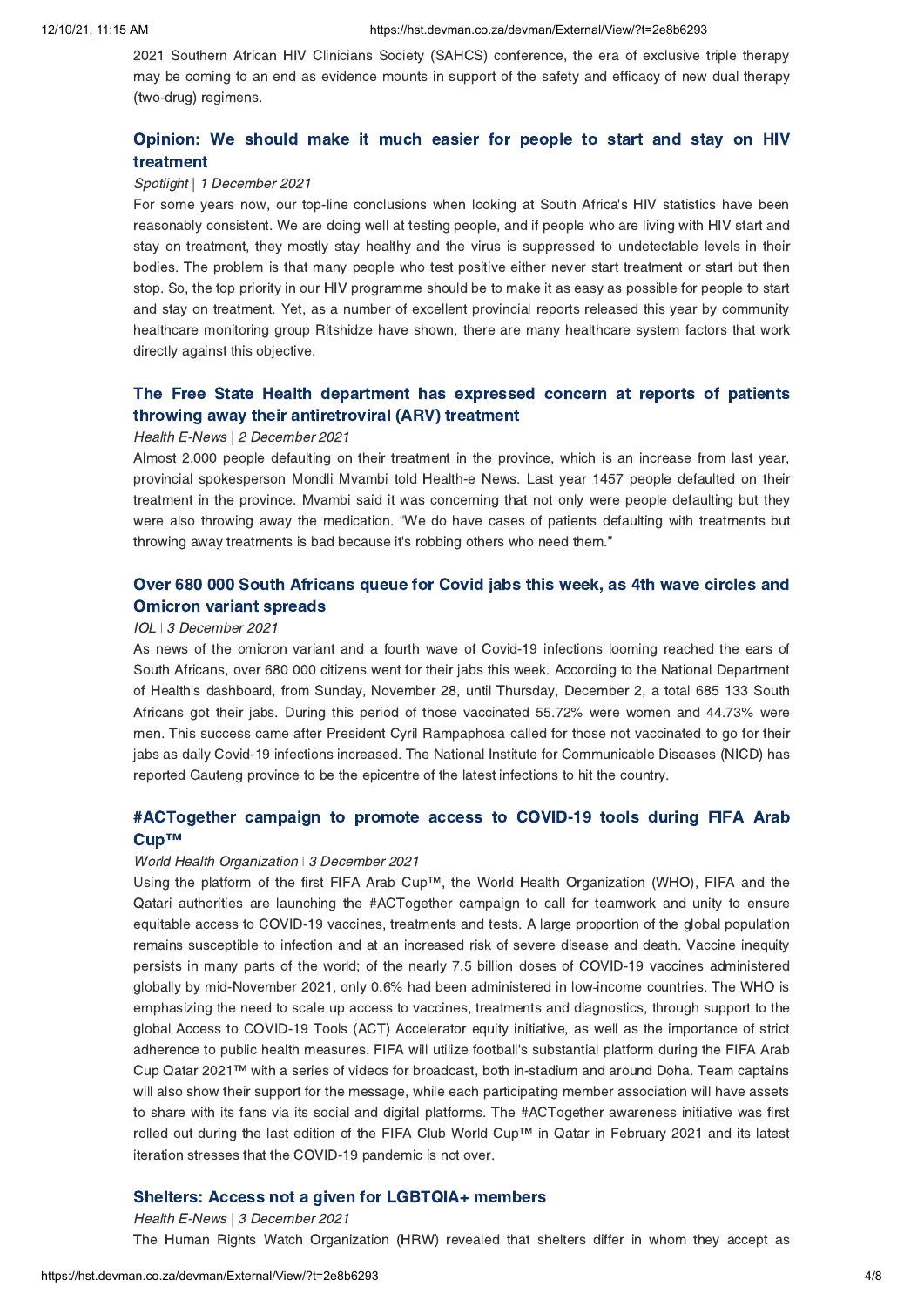#### 12/10/21, 11:15 AM https://hst.devman.co.za/devman/External/View/?t=2e8b6293

residents, meaning many groups, like members of the LGBTQIA+ community, are excluded from having a roof over their heads. Groups like undocumented migrants, members of the LGBTQIA+ community, and women with older male children, were sometimes denied access. Reasons for their exclusion include fears over breaching immigration laws or not being able to cover expenses for non-nationals. Older women, people who use drugs, and women with severe illnesses were sometimes excluded as well, with many facilities lacking the resources to provide specialized health or services. The HRW defends the rights of people in 100 countries worldwide, spotlighting abuses and bringing perpetrators to justice. This particular study was conducted to improve shelter funding and access.

## More children under five being [hospitalised](https://hst.devman.co.za/devman/external/?t=99f553e0)

#### Health E-News | 3 December 2021

Pfizer is expected to make an application to SA Health Products Regulatory Authority (SAHPRA) early next year to have its COVID-19 vaccine administered to children under 12. This emerged during the National Health Department's update on South Africa's preparations for the fourth wave of COVID-19. Health authorities have noticed a sharp increase in the number of children affected by COVID-19 in this wave, Dr. Wassila Jassat, Public Health Specialist at the National Institute of Communicable Diseases (NICD) said on Friday. "There has been an increase in hospital admissions of those under five. This could be due to an immunity gap as more adults are vaccinated, children are susceptible," said Jassat.

## Why all children older than 12 need to get the [Covid-19](https://hst.devman.co.za/devman/external/?t=bbda1221) jab

### Daily Maverick | 3 December 2021

On 10 September 2021, the South African Health Products Regulatory Authority approved the use of the Pfizer vaccine for children 12 years and older. This approval was followed by Minister of Health Joe Phaahla announcing that the government had opened Covid-19 vaccinations to children in this age group. However, uptake among these children has been quite low. There seems to be resistance from some quarters, including parents and healthcare workers. More recently, the African Christian Democratic Party, supported by some organisations, asked the courts to issue an interdict to stop the roll-out of Covid-19 vaccinations to children. The Pretoria High Court ruled that the application was not urgent and could be heard at a later stage.

## Dealing with [uncertainty](https://hst.devman.co.za/devman/external/?t=a0fa1ada) about the Omicron variant

## The Guardian | 5 December 2021

The race is on to understand the new variant identified by scientists in South Africa and Botswana, dubbed Omicron (the next Greek letter was "nu", but this could have been mistaken for "new"). Fears include greater spread, worse disease or reduced effectiveness of treatments and vaccines. Increased transmission can arise from two factors. First, there is an intrinsic advantage, with a heightened "basic reproduction number" R0; in a susceptible population, that is the average number of people each case infects, although after 20 months of pandemic this has become a notional concept. It was around 3 for the original wild-type virus, compared to around 6 for Delta and possibly rather more for Omicron.

# Omicron found in five provinces: Health [department](https://hst.devman.co.za/devman/external/?t=2be1571b) awaits approval of vaccine booster shots

## Daily Maverick| 6 December 2021

The National Department of Health has indicated that it could "possibly" start a rollout of Covid-19 booster shots to the public this year, if it gets approval from the South African Health Products Regulatory Authority (Sahpra) in time. Spokesperson Foster Mohale said on Monday the department could start the booster roll-out this year if approval comes through. He had previously said it would not happen before the conclusion of the Sisonke roll-out of boosters for health workers on 15 December.

## Vaccine mandates: 'Important public health [interventions](https://hst.devman.co.za/devman/external/?t=5aea02dc) by government'

### Health E-News | 6 December 2021

Vaccine mandates create situations that compel people to get vaccinated by limiting their access to particular services or activities, but still leave individuals with the choice to get vaccinated or not. COVID-19 vaccine mandates should be considered important and effective public health interventions by government, but individuals would still have a choice whether to get vaccinated or not, says public health lawyer Safura Abdool Karim. "Vaccine mandates don't mean you are necessarily forced but refer to any type of policy law or regulation that creates situations for people to get vaccinated by either limiting their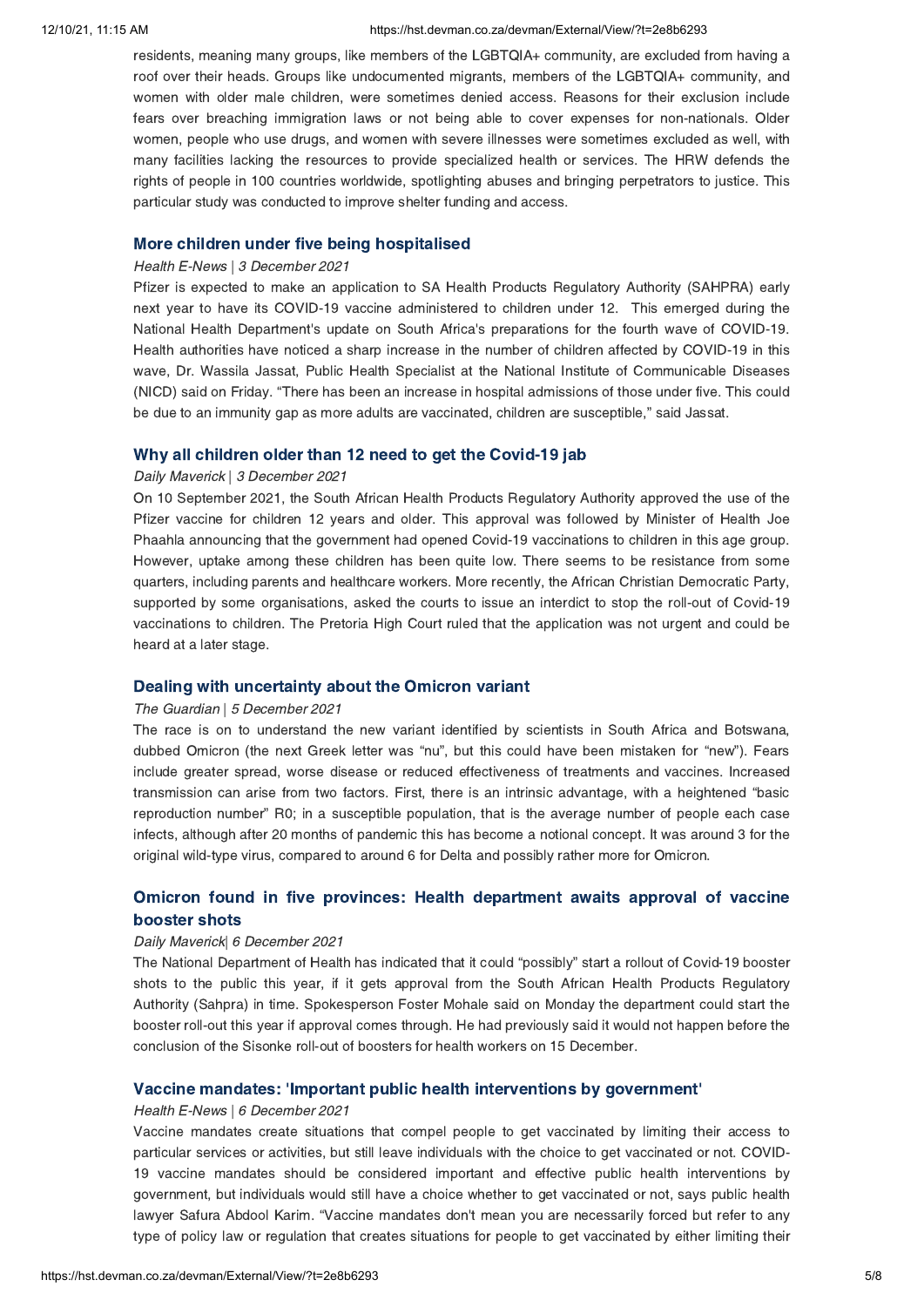access to particular services, or preventing them from doing or engaging in certain kinds of activities if they are not vaccinated," she explains.

# Mabuza: HIV/AIDS and Covid-19 Show That We Need to [Strengthen](https://hst.devman.co.za/devman/external/?t=7ccec11d) Our Health **Systems**

## EWN | 7 December 2021

Deputy President David Mabuza said the COVID-19 and HIV & Aids pandemics should be a lesson for countries to create much stronger health systems to handle any diseases and viruses. Mabuza, in his capacity as the chairperson of the South African National Aids Council and acting president, officially opened the International Conference on Aids and Sexually Transmitted Infections in Africa (ICASA) in Durban on Monday night.

# Mia Malan | The joke's on us, South Africa. The cruel logic of Omicron travel bans [debunked](https://hst.devman.co.za/devman/external/?t=cdca89e6)

#### News24 | 8 December 2021

Last week, on a late afternoon, panic consumed Tulio de Oliveira, the scientist who led the team of South African scientists that identified the new Omicron Covid variant in the country two weeks ago. He was rapidly running out of reagents, the chemicals needed to sequence genomes of positive test results to identify new cases of the variant. South Africa's new SARS-CoV-2 infections had almost doubled from the previous day (it has since increased 15-fold) and the number of positive test results to analyse was increasing at speed. But two days after the announcement of his team's results, De Oliveira's means of importing the chemicals, which he needed to help his country keep track of the Omicron variant, had been blocked by the nations who stock them.

## Pfizer vaccine provides partial [protection](https://hst.devman.co.za/devman/external/?t=58b1c627) against Omicron: South Africa study

## BusinessTech | 8 December 2021

Omicron's ability to evade vaccine and infection-induced immunity is "robust but not complete," said the research head of a laboratory at the Africa Health Research Institute in South Africa.

In the first reported experiments gauging the effectiveness of Covid-19 vaccines against the worrisome new strain, researchers at the institute found that the variant could partially evade the vaccine produced by Pfizer and BioNTech. Still, its evasion wasn't complete and a booster shot could provide additional protection, Alex Sigal said in an online presentation on Tuesday.

## [Battleground](https://hst.devman.co.za/devman/external/?t=4b806059) set for mandatory vaccines in South Africa

#### BusinessTech | 8 December 2021

South Africa's Constitutional Court is set to be one of the critical decision-makers around introducing mandatory Covid-19 vaccines in South Africa, with several groups announcing plans this week to approach the country's apex court for clarity. The South African Federation of Trade Unions (Saftu) says it will embark on a mass campaign to encourage workers to vaccinate, but opposes the introduction of vaccine mandates at workplaces and other sites. In a briefing on Monday (6 December), the country's second-largest trade federation said it opposed mandatory vaccines, citing Constitutional concerns. It added that it plans to approach the country's highest court for clarity on the issue.

## SA's Life [Expectancy](https://hst.devman.co.za/devman/external/?t=d6679c9a) Down from 65.5 On Average To 62 Years Due To Covid

#### News24 | 9 December 2021

The Department of Social Development has reported a decrease in life expectancy for South Africans due to the COVID-19 pandemic. The department was presenting at a Brics webinar focusing on the impact of COVID-19 on the population and development. South Africa has surpassed the 90,000 mark in terms of fatalities from the virus. Social development's chief director of population and development Jacques van Zuydam said this had an impact on the country's death rate and life expectancy.

[\(Return](#page-0-1) to Top)

# <span id="page-5-0"></span>TRAINING AND RESOURCES

# [Subscribe](https://hst.devman.co.za/devman/external/?t=570485b) to the Health Systems Trust Bulletin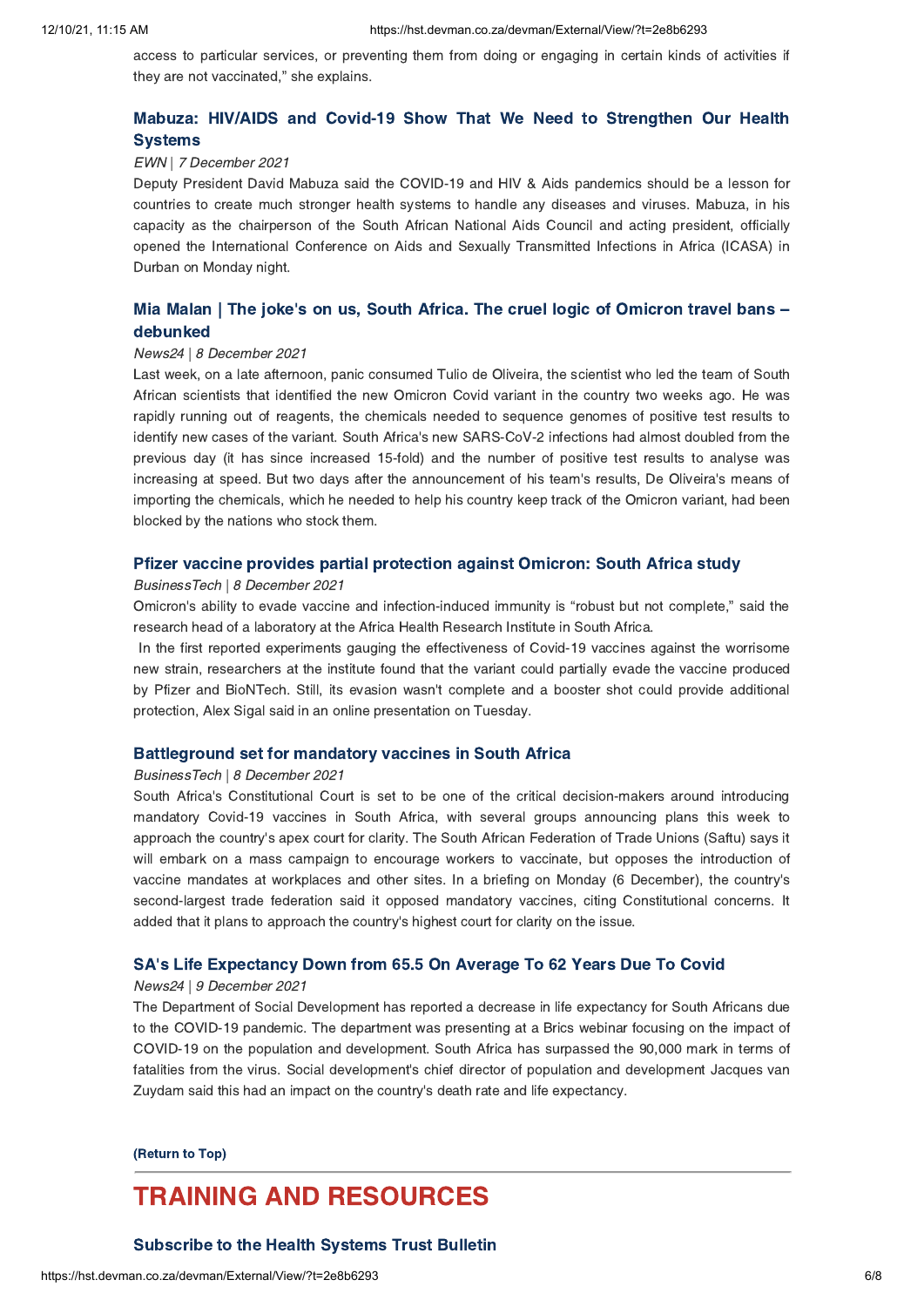The Health Systems Trust (HST) produces a weekly bulletin on Fridays focusing on key public health news, peer-reviewed journal articles and other important primary healthcare resources.

#### [Subscribe](https://hst.devman.co.za/devman/external/?t=570485b) to the Health Systems Trust 60percent

HST produces a weekly online publication, 60percent, which keeps subscribers abreast with the latest news and developments pertaining to HIV-related maternal, adolescent, child and youth health. The name 60percent signifies that southern Africa is responding to a feminised HIV/AIDS epidemic, with at least 60% of those living with HIV being women.

Subscribe to 60percent by simply visiting HST's website (https://www.hst.org.za), scroll to the bottom of the page, hit the SUBSCRIBE button, and follow the prompts. Let's keep you posted!

#### HSTi offers accredited and [non-accredited](https://hst.devman.co.za/devman/external/?t=2755069c) short courses and full programmes

The Health Systems Training Institute (HSTi) is the training arm of the Health Systems Trust (HST), a leading force in the South African public health sector. HST was established in 1992, on the brink of democracy in South Africa, and has since played a significant role in strengthening the national primary health system through health research, informatics, clinical support, capacity-building and training.

[\(Return](#page-0-1) to Top)

# PUBLICATIONS AND REPORTS

#### World [Malaria](https://hst.devman.co.za/devman/external/?t=c750f55) Report

This year's World malaria report surveys the extent of damage wrought by the COVID-19 pandemic to the global malaria response, and outlines what is needed to get back on track and accelerate progress in the fight against one of our oldest and most deadly diseases. There were an estimated 14 million more malaria cases and 47 000 more deaths in 2020 compared to 2019, due to disruptions to services during the pandemic. However, things could have been far worse if not for the efforts of malaria endemic countries to maintain services. Even before the pandemic, global progress against malaria had levelled off, and countries with a high burden of the disease were losing ground. Since 2015, the baseline of WHO's global malaria strategy, 24 nations have registered increases in malaria mortality. Now, critical 2020 milestones of WHO's global malaria strategy have been missed, and without immediate and dramatic action, the 2030 targets will not be met.

#### [\(Return](#page-0-1) to Top)

# <span id="page-6-0"></span>CONFERENCES AND EVENTS

# WHO Global Competency Standards for Refugee and Migrant Health Services – [Strengthening](https://hst.devman.co.za/devman/external/?t=975c4b96) the health workforce to provide quality health services to refugees and migrants

Date: 16 December 2021 Time: 15:00

Refugees and migrants may face a number of challenges to accessing health care, including language and cultural differences, institutional discrimination and restricted use of health services, which shape their interactions with the host country's health system and health workforce. The health workforce has a vital role in providing people-centred health services and building the resilience of health systems to respond to the health needs of refugees and migrants. This requires health workers with specific competencies. Register here: https://who.zoom.us/webinar/register/WN\_4-arcfhSTOS82XtqTvbIRg

[\(Return](#page-0-1) to Top)

# <span id="page-6-1"></span>JOB OPPORTUNITIES